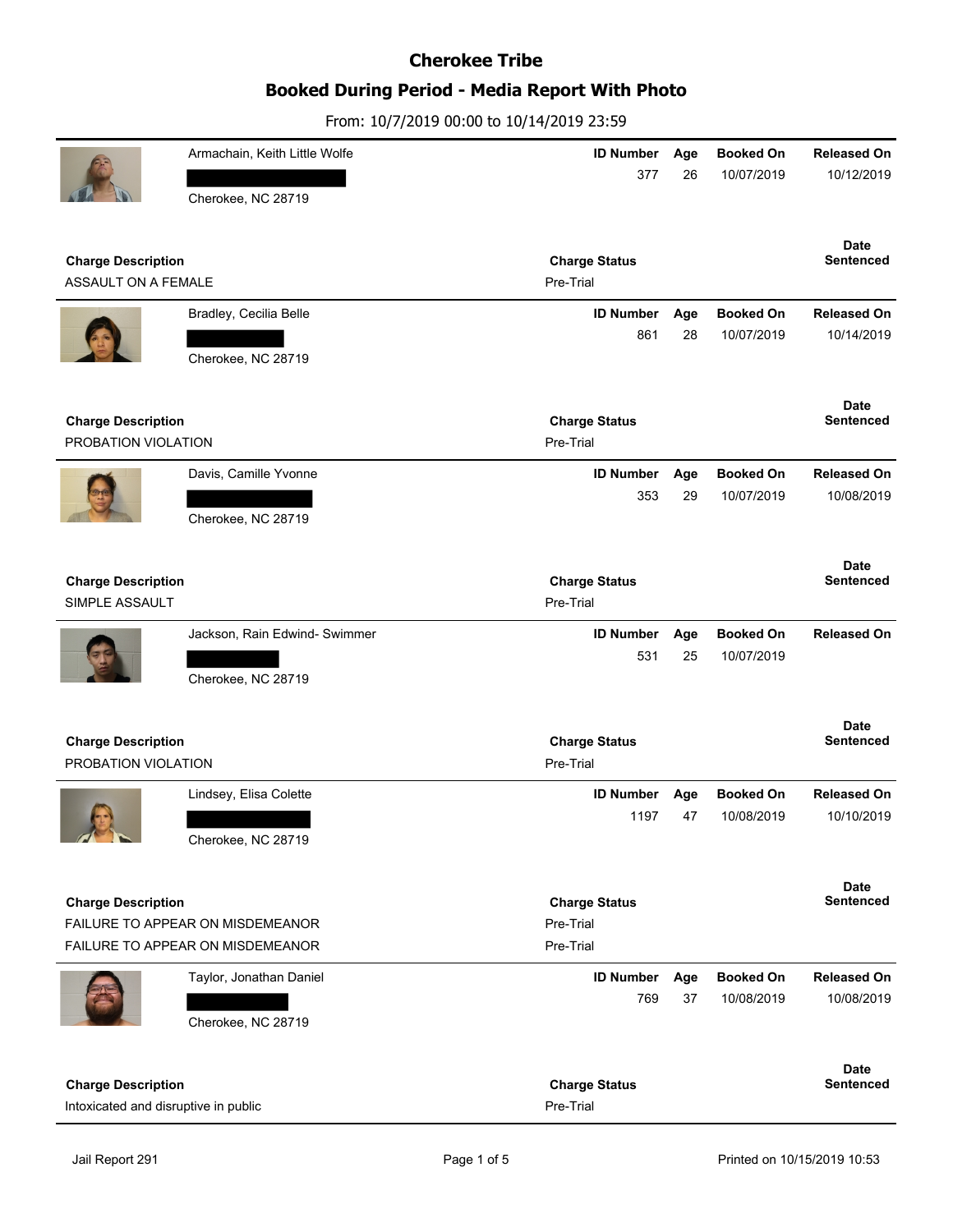# **Booked During Period - Media Report With Photo**

|                                                               | Arch, Cheslie                    | <b>ID Number</b><br>1682          | Age<br>29 | <b>Booked On</b><br>10/09/2019 | <b>Released On</b>              |
|---------------------------------------------------------------|----------------------------------|-----------------------------------|-----------|--------------------------------|---------------------------------|
|                                                               | Cherokee, NC 28719               |                                   |           |                                |                                 |
|                                                               |                                  |                                   |           |                                | <b>Date</b>                     |
| <b>Charge Description</b><br><b>FTA</b>                       |                                  | <b>Charge Status</b><br>Pre-Trial |           |                                | Sentenced                       |
|                                                               | Bird, Stevan Daniel              | <b>ID Number</b>                  | Age       | <b>Booked On</b>               | <b>Released On</b>              |
|                                                               | Cherokee, NC 28719               | 369                               | 39        | 10/09/2019                     |                                 |
|                                                               |                                  |                                   |           |                                | <b>Date</b><br><b>Sentenced</b> |
| <b>Charge Description</b><br>Child abuse in the second degree |                                  | <b>Charge Status</b><br>Pre-Trial |           |                                |                                 |
| DV Assault by Strangulation                                   |                                  | Pre-Trial                         |           |                                |                                 |
| DV Assault with a Deadly Weapon                               |                                  | Pre-Trial                         |           |                                |                                 |
|                                                               | Crowe, Joel Daniel               | <b>ID Number</b>                  | Age       | <b>Booked On</b>               | <b>Released On</b>              |
|                                                               |                                  | 130                               | 38        | 10/09/2019                     | 10/10/2019                      |
|                                                               | Cherokee, NC 28719               |                                   |           |                                |                                 |
|                                                               |                                  |                                   |           |                                | <b>Date</b>                     |
| <b>Charge Description</b><br>ASSAULT ON A FEMALE              |                                  | <b>Charge Status</b><br>Pre-Trial |           |                                | <b>Sentenced</b>                |
| Child abuse in the second degree                              |                                  | Pre-Trial                         |           |                                |                                 |
|                                                               |                                  | <b>ID Number</b>                  |           | <b>Booked On</b>               | <b>Released On</b>              |
|                                                               | King-Wesley, Erica April         | 974                               | Age<br>39 | 10/09/2019                     |                                 |
|                                                               | Cherokee, NC 28719               |                                   |           |                                |                                 |
|                                                               |                                  |                                   |           |                                |                                 |
| <b>Charge Description</b>                                     |                                  | <b>Charge Status</b>              |           |                                | <b>Date</b><br><b>Sentenced</b> |
|                                                               | FAILURE TO APPEAR ON MISDEMEANOR | Pre-Trial                         |           |                                |                                 |
| DV                                                            |                                  |                                   |           |                                |                                 |
|                                                               | Lespier, Ida Amelia              | <b>ID Number</b>                  | Age       | <b>Booked On</b>               | <b>Released On</b>              |
|                                                               |                                  | 1545                              | 39        | 10/09/2019                     | 10/09/2019                      |
|                                                               | Cherokee, NC 28719               |                                   |           |                                |                                 |
|                                                               |                                  |                                   |           |                                | <b>Date</b>                     |
| <b>Charge Description</b><br>Criminal mischief to property    |                                  | <b>Charge Status</b><br>Pre-Trial |           |                                | Sentenced                       |
|                                                               | Panther, Sarita Mozelle          | <b>ID Number</b>                  | Age       | <b>Booked On</b>               | <b>Released On</b>              |
|                                                               |                                  |                                   |           |                                |                                 |
|                                                               |                                  | 1681                              | 50        | 10/09/2019                     | 10/12/2019                      |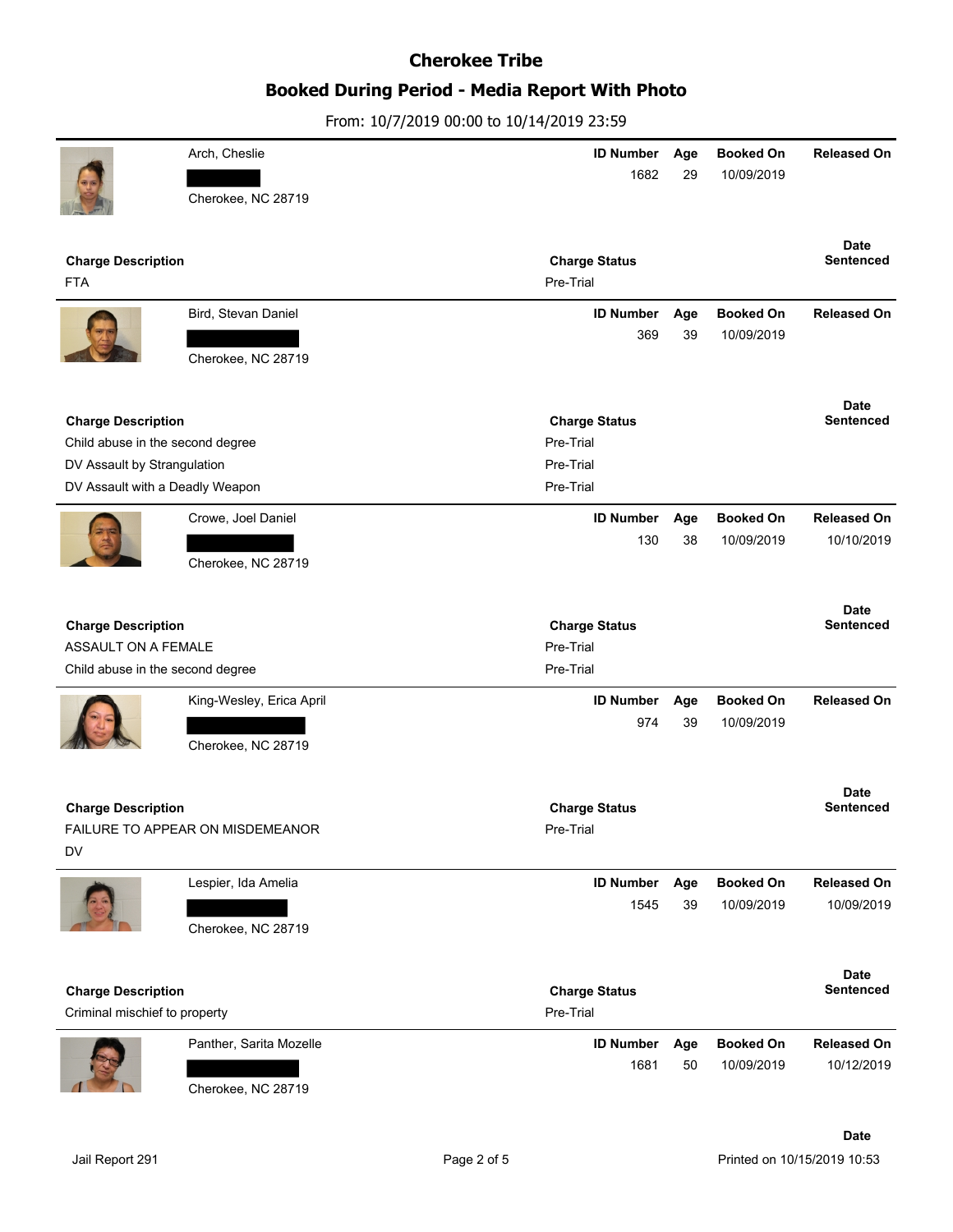## **Booked During Period - Media Report With Photo**

From: 10/7/2019 00:00 to 10/14/2019 23:59

| <b>Charge Description</b>                                     |                                          | <b>Charge Status</b>              |           |                                | Sentenced                       |
|---------------------------------------------------------------|------------------------------------------|-----------------------------------|-----------|--------------------------------|---------------------------------|
| Domestic Violence                                             |                                          | Pre-Trial                         |           |                                |                                 |
|                                                               | Queen, Lisa Lorraine                     | <b>ID Number</b>                  | Age       | <b>Booked On</b>               | <b>Released On</b>              |
|                                                               |                                          | 317                               | 34        | 10/09/2019                     |                                 |
|                                                               | BRYSON CITY, NC 28713                    |                                   |           |                                |                                 |
|                                                               |                                          |                                   |           |                                |                                 |
|                                                               |                                          |                                   |           |                                | <b>Date</b>                     |
| <b>Charge Description</b><br>Child abuse in the second degree |                                          | <b>Charge Status</b>              |           |                                | <b>Sentenced</b>                |
|                                                               |                                          | Pre-Trial                         |           |                                |                                 |
|                                                               | Welch, James Mckinley Jr                 | <b>ID Number</b>                  | Age       | <b>Booked On</b>               | <b>Released On</b>              |
|                                                               |                                          | 1201                              | 37        | 10/09/2019                     | 10/09/2019                      |
|                                                               | Cherokee, NC 28719                       |                                   |           |                                |                                 |
|                                                               |                                          |                                   |           |                                |                                 |
| <b>Charge Description</b>                                     |                                          | <b>Charge Status</b>              |           |                                | Date<br><b>Sentenced</b>        |
| <b>Breaking and Entering</b>                                  |                                          | Pre-Trial                         |           |                                |                                 |
|                                                               | Davis, William Tosh III                  | <b>ID Number</b>                  | Age       | <b>Booked On</b>               | <b>Released On</b>              |
|                                                               |                                          | 64                                | 44        | 10/10/2019                     | 10/10/2019                      |
|                                                               | Cherokee, NC 28719                       |                                   |           |                                |                                 |
|                                                               |                                          |                                   |           |                                |                                 |
|                                                               |                                          |                                   |           |                                | <b>Date</b>                     |
| <b>Charge Description</b>                                     |                                          |                                   |           |                                |                                 |
|                                                               |                                          | <b>Charge Status</b>              |           |                                | Sentenced                       |
|                                                               | ASSAULT INFLICT SERIOUS INJURY           | Pre-Trial                         |           |                                |                                 |
|                                                               | Huskey, Savannah Kay                     | <b>ID Number</b>                  | Age       | <b>Booked On</b>               | <b>Released On</b>              |
|                                                               |                                          | Enrollment                        | 18        | 10/10/2019                     |                                 |
|                                                               |                                          | R13289                            |           |                                |                                 |
|                                                               | Cherokee, NC 28789                       |                                   |           |                                |                                 |
|                                                               |                                          |                                   |           |                                | <b>Date</b>                     |
| <b>Charge Description</b>                                     |                                          | <b>Charge Status</b>              |           |                                | Sentenced                       |
|                                                               | <b>FAILURE TO APPEAR ON MISDEMEANOR</b>  | Pre-Trial                         |           |                                |                                 |
| SIMPLE ASSAULT                                                |                                          | Pre-Trial                         |           |                                |                                 |
|                                                               | Miller, Brandy Nichole                   | <b>ID Number</b>                  | Age       | <b>Booked On</b>               | <b>Released On</b>              |
|                                                               |                                          | 1684                              | 34        | 10/10/2019                     |                                 |
|                                                               | Boone, NC 28607                          |                                   |           |                                |                                 |
|                                                               |                                          |                                   |           |                                |                                 |
|                                                               |                                          |                                   |           |                                | <b>Date</b><br><b>Sentenced</b> |
| <b>Charge Description</b>                                     | POSSESS SCHEDULE II CONTROLLED SUBSTANCE | <b>Charge Status</b><br>Pre-Trial |           |                                |                                 |
|                                                               |                                          |                                   |           |                                |                                 |
|                                                               | Shell, Justin Ryan                       | <b>ID Number</b><br>1683          | Age<br>29 | <b>Booked On</b><br>10/10/2019 | <b>Released On</b>              |

**Date**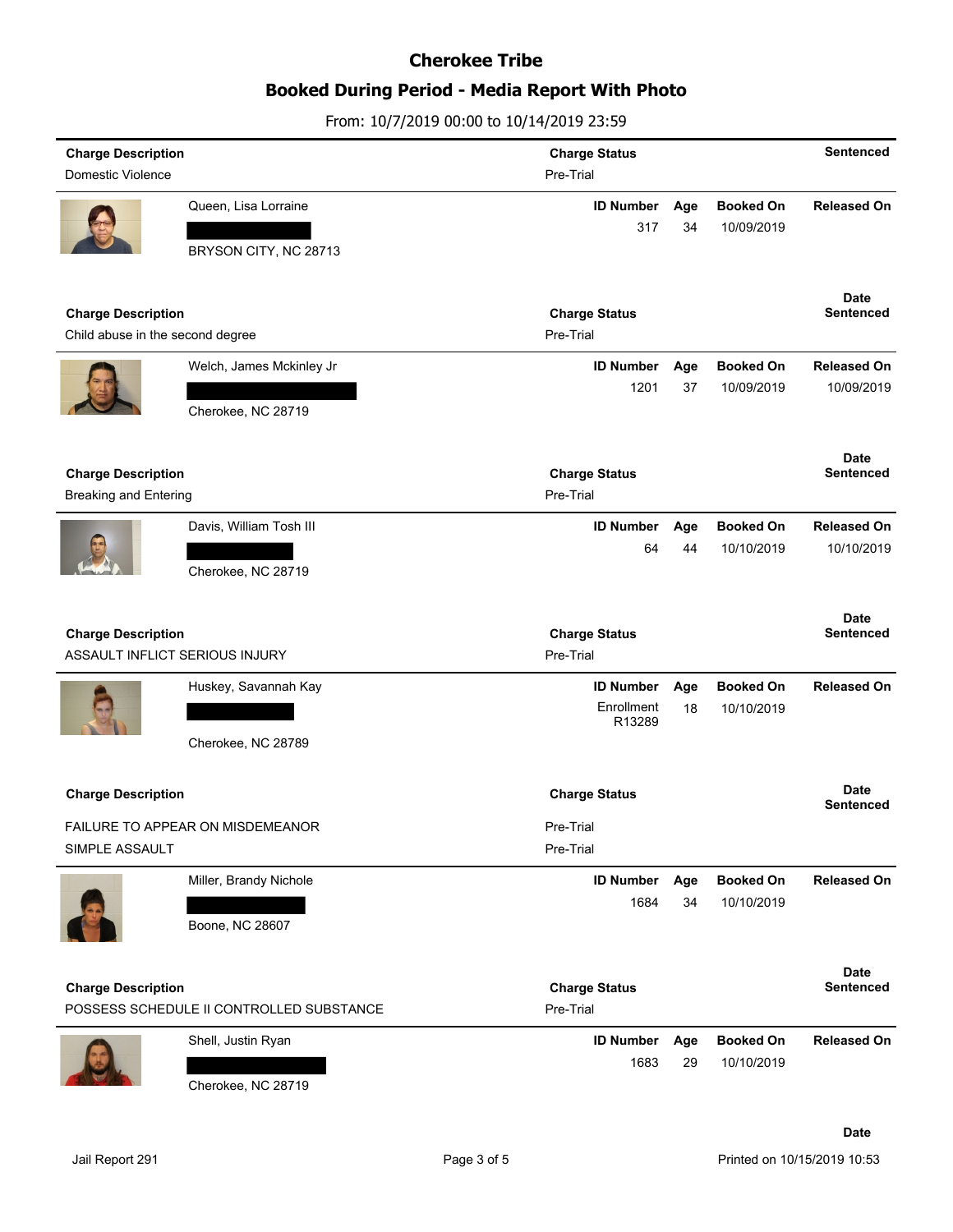## **Booked During Period - Media Report With Photo**

| <b>Charge Description</b>        |                                | <b>Charge Status</b>   |           |                                | <b>Sentenced</b>                |
|----------------------------------|--------------------------------|------------------------|-----------|--------------------------------|---------------------------------|
| Criminal mischief to property    |                                | Pre-Trial              |           |                                |                                 |
| Child abuse in the second degree |                                | Pre-Trial              |           |                                |                                 |
|                                  | DISCHARGE WEAPON OCCUPIED PROP | Pre-Trial              |           |                                |                                 |
|                                  | mcdowell, adrian jamal         | <b>ID Number</b>       | Age       | <b>Booked On</b>               | <b>Released On</b>              |
|                                  |                                | 1686                   | 21        | 10/12/2019                     | 10/12/2019                      |
|                                  | bryson, NC 28713               |                        |           |                                |                                 |
| <b>Charge Description</b>        |                                | <b>Charge Status</b>   |           |                                | <b>Date</b><br><b>Sentenced</b> |
| <b>TEMP HOLD</b>                 |                                | Pre-Trial              |           |                                |                                 |
|                                  | Moore, Brent Andrew            | <b>ID Number</b>       | Age       | <b>Booked On</b>               | <b>Released On</b>              |
|                                  |                                | 1687                   | 29        | 10/12/2019                     | 10/12/2019                      |
|                                  | Sylva, NC 28779                |                        |           |                                |                                 |
|                                  |                                |                        |           |                                | <b>Date</b>                     |
| <b>Charge Description</b>        |                                | <b>Charge Status</b>   |           |                                | Sentenced                       |
| Temporary hold for Swain         |                                | Pre-Trial              |           |                                |                                 |
|                                  | Owle, Aaron Levi               | <b>ID Number</b>       | Age       | <b>Booked On</b>               | <b>Released On</b>              |
|                                  |                                | 1644                   | 23        | 10/12/2019                     |                                 |
|                                  | Cherokee, NC 28719             |                        |           |                                |                                 |
|                                  |                                |                        |           |                                |                                 |
|                                  |                                |                        |           |                                | <b>Date</b>                     |
| <b>Charge Description</b>        |                                | <b>Charge Status</b>   |           |                                | <b>Sentenced</b>                |
|                                  | POSSESS DRUG PARAPHERNALIA     | Pre-Trial              |           |                                |                                 |
|                                  |                                |                        |           |                                |                                 |
|                                  |                                |                        |           |                                |                                 |
|                                  |                                |                        |           |                                |                                 |
|                                  |                                |                        |           |                                |                                 |
|                                  |                                |                        |           |                                |                                 |
|                                  |                                |                        |           |                                |                                 |
|                                  |                                |                        |           |                                |                                 |
|                                  | Wilnoty, Megan Dawn            | <b>ID Number</b><br>22 | Age<br>26 | <b>Booked On</b><br>10/12/2019 | <b>Released On</b>              |
|                                  | Cherokee, NC 28719             |                        |           |                                |                                 |
|                                  |                                |                        |           |                                | <b>Date</b>                     |
| <b>Charge Description</b>        |                                | <b>Charge Status</b>   |           |                                | <b>Sentenced</b>                |
| PROBATION VIOLATION              |                                | Pre-Trial              |           |                                |                                 |
|                                  | Campbell, Jaquin               | <b>ID Number</b>       | Age       | <b>Booked On</b>               | <b>Released On</b>              |
|                                  | Unknown, SC 29631              | 1689                   | 26        | 10/13/2019                     | 10/13/2019                      |